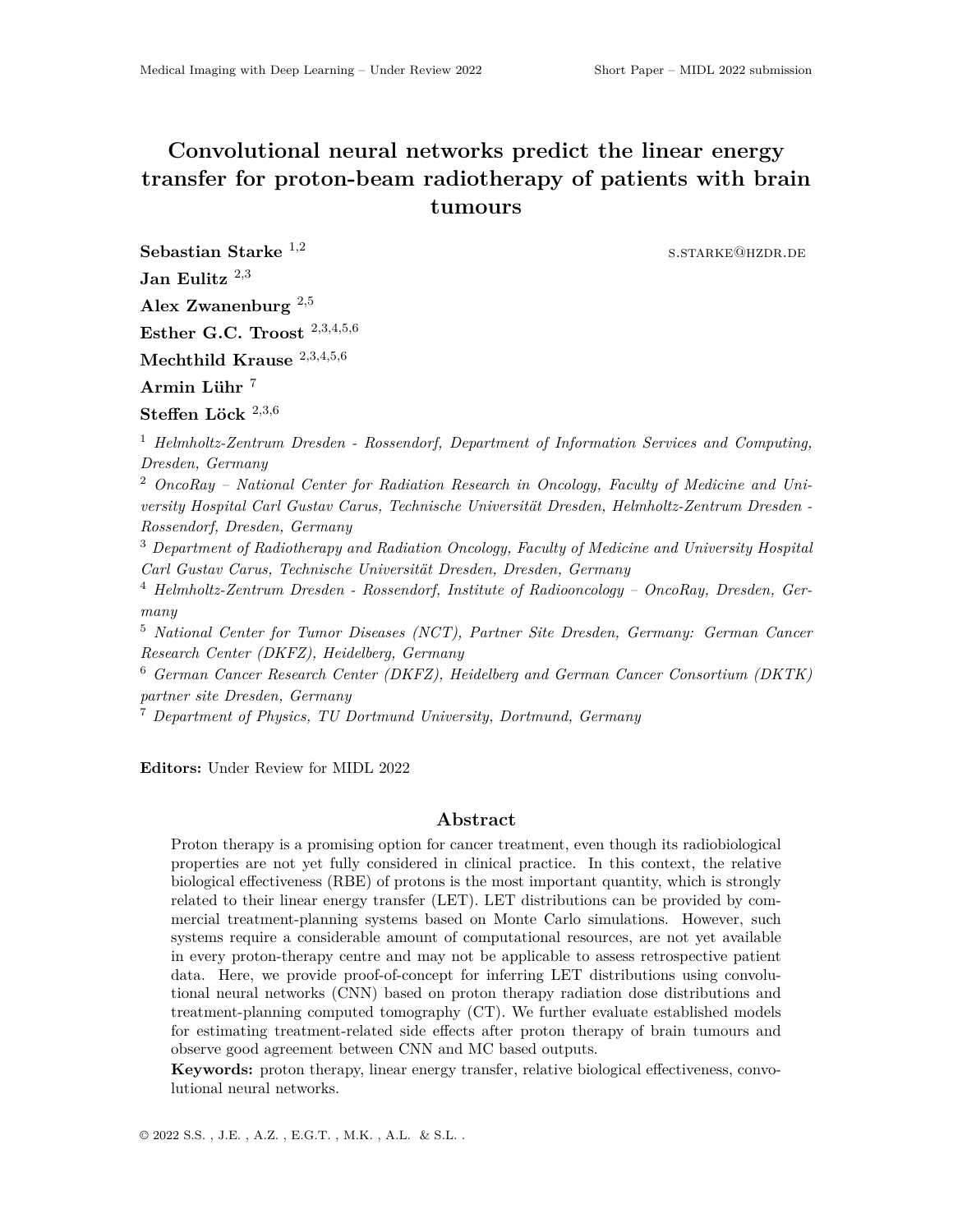**Introduction** Over the last years, proton therapy has been clinically established besides conventional photon-based radiotherapy for the treatment of several tumour entities. To further improve proton treatment, radiobiological properties of protons have to be better understood. In this context, the relative biological effectiveness (RBE) of protons is an important quantity, defined as the ratio of photon dose to proton dose required to achieve the same biological effect. In clinical practice, a constant RBE of 1.1 is currently applied. However, there is increasing evidence showing that the RBE varies as a function of physical dose, biological parameters, such as tissue type, and the linear energy transfer (LET) of protons. Ignoring this effect during treatment-planning may cause an increase in treatment-related side effects [\(Lühr, A. et al.,](#page-2-0) [2018](#page-2-0)). Nowadays, the gold standard of LET computations available in commercial treatment-planning systems is based on Monte Carlo (MC) simulations which require large amounts of computational resources. However, these algorithms are not readily available in every proton therapy centre and may not be applicable for the analysis of retrospective data. Therefore, we investigate the potential of three-dimensional convolutional neural networks (CNN) for calculating the LET based on the available dose distribution and treatment-planning computed tomography (CT) images. The results are compared with MC simulations, translated into RBE values, and applied to estimate treatment-related side effects after proton therapy of patients with brain tumours.

**Methods** We analysed data from 29 patients with primary brain tumours who received double-scattering proton therapy at the University Proton Therapy Dresden. Using the dose distribution and the treatment-planning CT as input channels, we trained a 3D version of UNet with mean absolute error loss to predict the voxel-wise dose-averaged LET available from a MC simulation [\(Eulitz, J. et al.,](#page-2-1) [2019\)](#page-2-1) in a fivefold cross-validation approach. To assess the quality of our predictions, we compared the predicted LET distribution to the MC ground truth for several organs at risk. Furthermore, we considered the clinically more relevant prediction of normal-tissue complication probabilities (NTCP). NTCP models rely on RBE-weighted dosimetric features in specific organs at risk. Here, these features were evaluated considering a variable proton RBE, calculated by RBE  $= 1 + 0.1 \cdot \text{LET}$  [keV/ $\mu$ m] [\(Bahn, E. et al.,](#page-2-2) [2020](#page-2-2)). We compare the results of established NTCP models for fatigue grade  $\geq 1$  24 months after therapy and memory impairment grade  $\geq 2$  12 months after therapy, which are based on high dose values in the brainstem and the volume receiving intermediate dose values in the healthy brain, respectively ([Dutz, A. et al.,](#page-2-3) [2021](#page-2-3)).

**Results** Considering the predicted mean LET for the validation data of the cross-validation folds in the clinical target volume (CTV), brain and brainstem, the median absolute relative deviation between both approaches was 0.03, 0.06 and 0.15, respectively. For these three regions, the Wilcoxon paired signed-rank test showed non-significant differences between both modelling approaches (Figure [1](#page-2-4), left). Our CNN produced LET distributions qualitatively similar to the MC ground truth (Figure [1,](#page-2-4) center). For predicting the probability of fatigue and memory impairment, the median absolute relative deviation between both approaches was 0.01 and 0.007, respectively (Figure [1](#page-2-4), right).

**Discussion** We demonstrated that 3D CNNs can be used to predict LET distributions for proton therapy and have the potential to support investigations of variable RBE effects. While CNN predictions of LET might deviate from the results of MC simulations in certain body regions, these differences did not translate into clinically relevant changes for the